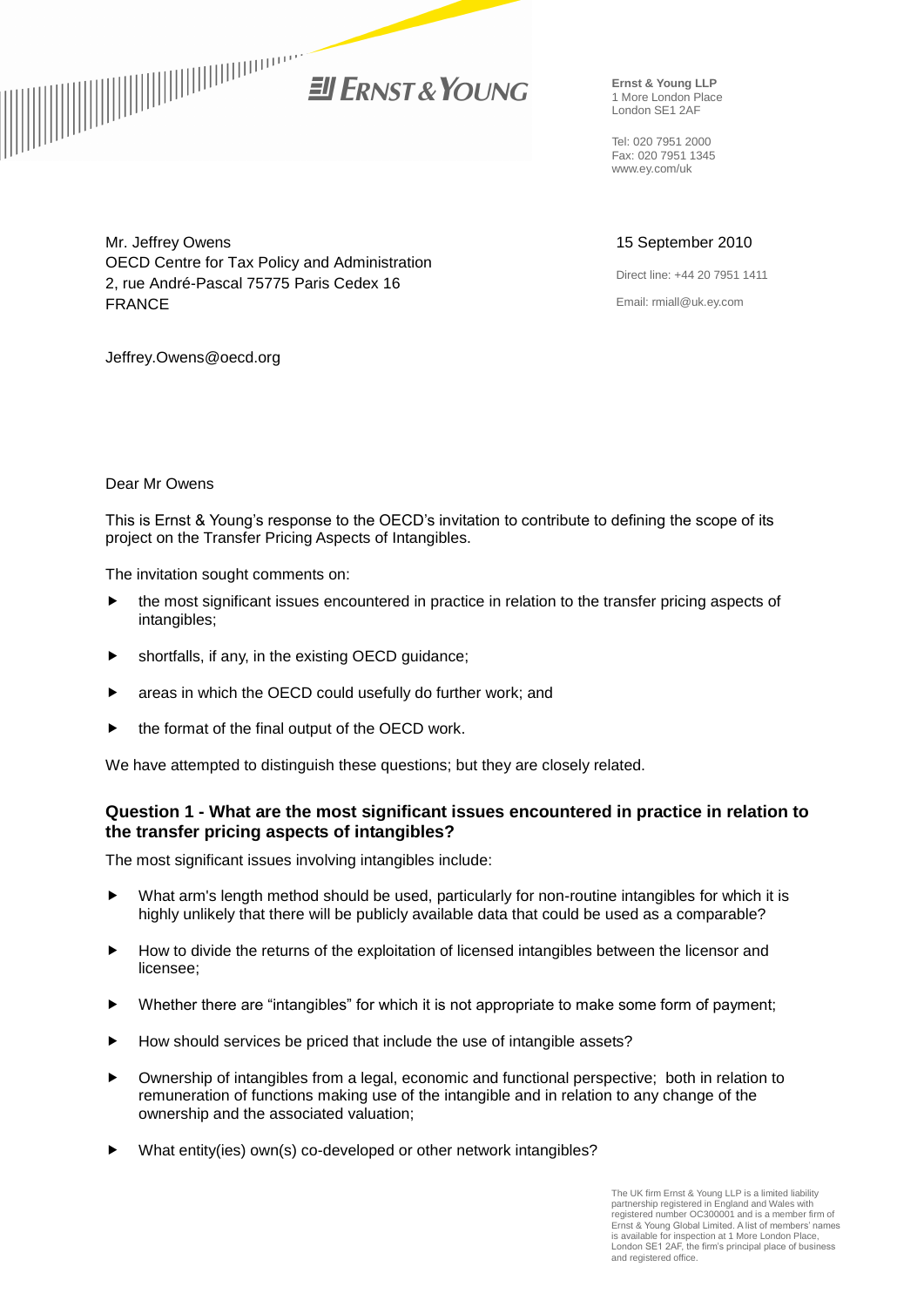

- Treatment of expenses incurred by a licensee for the (further) development of the intangibles;
- Recognition of cost contribution arrangements and the valuation of contributions of the participants.

# **Question 2 - What shortfalls, if any, are there in the existing OECD guidance?**

Our comments below are approximately listed in order of importance.

- There is a lack of clear guidance that comparable transfers of intangibles are NOT required to apply the arm's length standard for transfer pricing purposes. The mere fact that similar transfers of intangibles do not occur among unrelated parties should not have as a consequence that the transaction may not be recognized. The issue here is the same as that in relation to restructurings, which is addressed well in new Chapter IX.
- ▶ The Guidelines lack guidance on the role of legal ownership. It should be clarified what the role of legal ownership should be; how this relates to economic (co)ownership or functional ownership; and how the reward for the various ownership forms should be determined.
- Closely related to this, further guidance on the "ownership" of intangibles which are not legally protected may be useful.
- $\blacktriangleright$  The distinction between the definition of intangibles for transfer pricing purposes and the definition used for financial accounting purposes should be clarified.
- The Guidelines presently do not provide guidance on how to handle certain synergies from a global operation, such as network intangible effects of volume or scale or location savings.

### **Question 3 - In what areas can OECD usefully do further work?**

### *Definition of intangibles*

While the definition of property rights is typically a domestic law issue which may not be subject to the provisions of a double tax treaty, defining what intangibles are subject, and - maybe even more – are not subject to transfer pricing is within the purview of the transfer pricing guidelines and double tax treaties. Examples of attributes of a business which it may be claimed should be treated as intangibles for which an arm's length remuneration should be paid/received include:

- **First mover advantage**
- Scale
- **Barriers to entry**
- Superior management
- Future profit potential
- Risk bearing activities
- Goodwill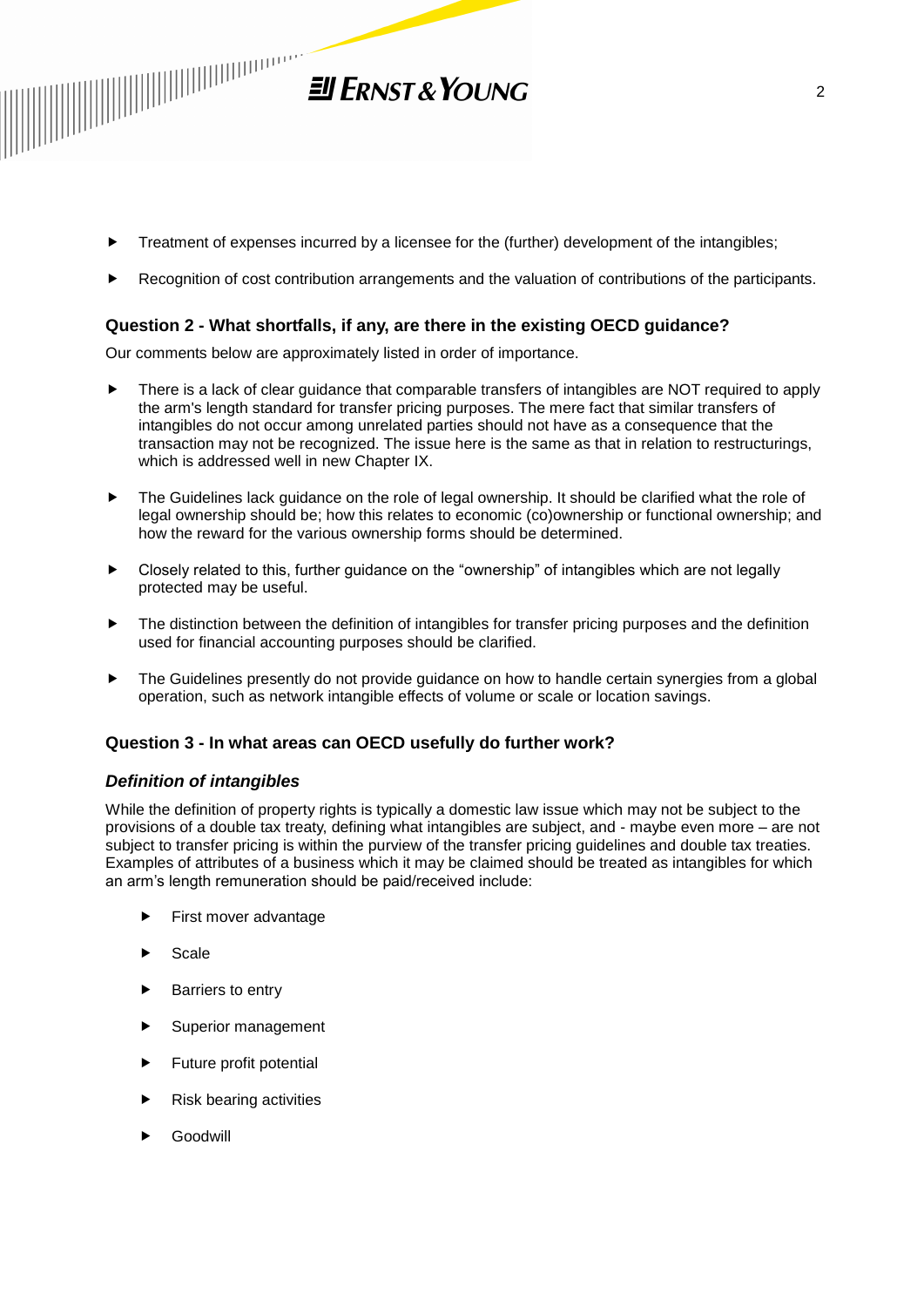

- Going concern
- Workforce-in-place
- $\blacktriangleright$  Network intangibles
- Development of subsequent generations of intangibles to the extent the original developer did not develop
- Creation of derivative works related to licensed intangibles (as compared to development of next generation intangibles)

## *Use of hindsight*

It would be useful to consider whether additional guidance can be provided on how to deal with the inherent difficulty of forecasting the profits arising from intangibles in order to discourage the application of hindsight. Ideas for consideration include:

- Provision of partial safe harbors on certain types of transactions;
- Provision of increased deference to taxpayer approaches if defined criteria or processes have been followed
- Provision of more examples of where unforeseen results would be consistent with the arm's length standard.

### *Valuation of intangibles*

It would be useful to provide more guidance on valuation methods including current transfer pricing methods in the guidelines. Frequently used methods and their characteristics should be addressed, and the acceptability from the perspective of the arm's length principle should be discussed. For example:

- The discounted cash flow method, including elements such as the discount rate, useful life, exclusion of future income unrelated to the licensed or transferred intangible
- Profit split method
- Capitalized cost approach
- Relief-from-royalty method/approach
- The "Investor Model"
- The acquisition price or market capitalization approach.

In addition, guidance on specific issues with regard to the comparability analysis appropriate to a particular method may be useful. For example, when using a discounted cash flow method, what steps should be taken in the comparability analysis to determine the discount rate to be applied?

In applying the often used methods for valuing intangibles, the decision to use pre - or post tax valuations can have a significant impact. It would be helpful to have guidance on this issue.